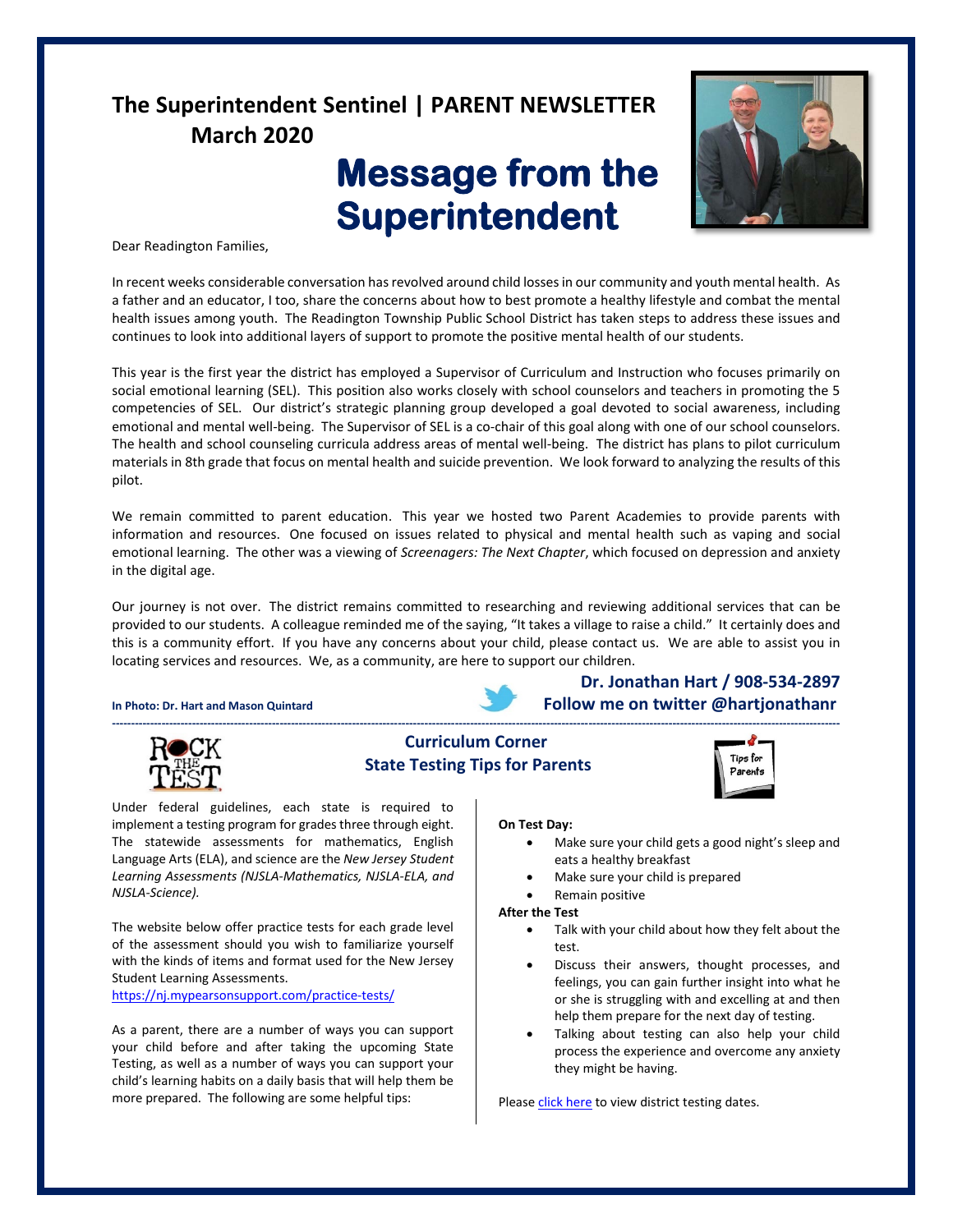

# **Readington Middle School – 2020 New Jersey Green Ribbon School**

Congratulations! Readington Middle School has been selected as a **2020 New Jersey Green Ribbon School.**

We are proud to announce that Readington Middle School has been selected as a 2020 New Jersey Green Ribbon School. Readington Middle School has worked hard in the following areas to receive this recognition:

- Nearly 30% of the school's energy is obtained from rooftop solar panels and ground arrays. Energy usage and savings data is displayed outside of the cafeteria.
- We have also reduced the amount of printing and copying of paper due to our 1.1 Chromebook initiative which allows students and staff to download, share, and submit work electronically.
- The curriculum aligns courses with the Education of Sustainability standards that bolster non-fiction reading.
- The school supports a coordinated health and nutrition program where recommendations for healthier living have resulted in a salad bar, new menu items, and health education outreach.
- Each grade level embodies a unique theme: grade 6 "Dare to Dream"; grade 7 "Believe You Can"; and grade 8 "Achieve It".
- All RMS students work to develop ways to reduce waste, support responsible consumption and production, promote good health and well-being, and build in-and out-of-school partnerships.

Happy people, healthy environment, and inspired learning and action for all! At RMS, vision and accountability for a sustainable future are truly a community effort.



*Photo #1*



*Photo #2*



*Photo #3*

**Photo #1 – Indoor Farm to Table: Students harvest fresh leafy greens from Indoor Aeroponic Vertical Garden** Students in photo (left to right): Colin Prior, Max Qi, Jeremiah Markowitz, Joey Delli Santi, Jason Horner

**Photo #2 – 8th Grade Global Goals Green Team Members Conduct Waste Audit in Cafeteria** Students in photo (left to right): Toni Kaese, Martael Hoffman, Maya Hernandez, Christopher Serrao, Rooney Rasare, Amelia Watson, Eddie Lou, Axel Caballero-Aparcio, Dylan Gale, Andrew Leibowitz, Braden Galloway

**Photo #3 – Outdoor vs. Indoor Food Production Comparison: Students prepare outdoor raised garden beds**  Students in photo (left to right): Angelina Tenore, Bronwyn Downey, Katherine John, Sophia Milicevic, Eva Graziano

*-------------------------------------------------------------------------------------------------------------------------------*

*"Anyone who has never made a mistake has never tried anything new." - Albert Einstein*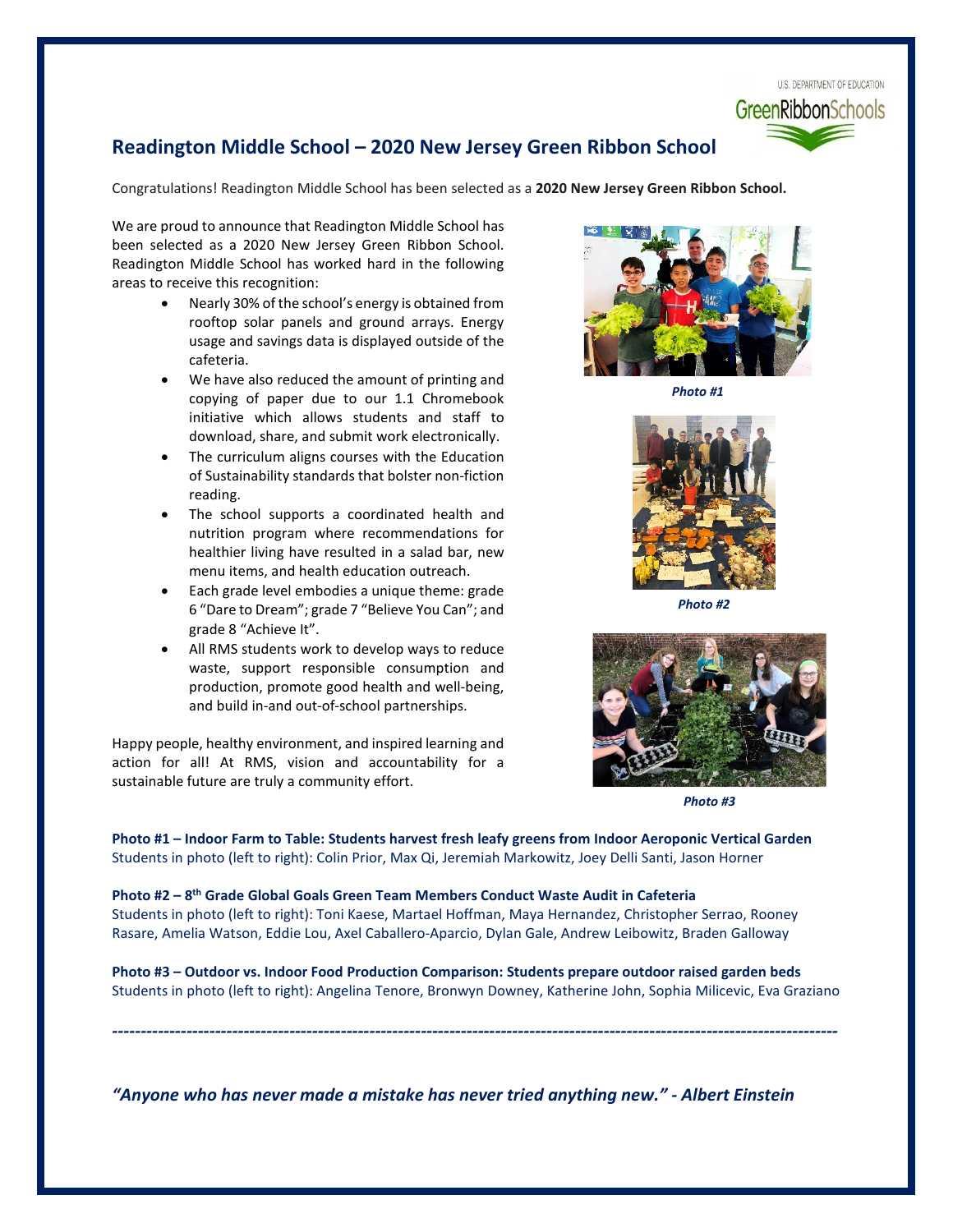#### **Governor Educator of the Year Program Honorees / 2019-2020 School Year**

We are pleased to announce the Readington Township School District 2019-2020 Governor's Educator of the Year (GEOY) Program recipients. Each of our schools has recognized a Teacher and Educational Services Professional for this prestigious honor.

**Readington Middle School:** Bruno Somma/Math Teacher and Adam Connelly/School Counselor **Holland Brook School:** Michael Roosen/Special Education Teacher and Nicole Maraventano/Literacy Coach **Whitehouse School:** Jennifer Kostelansky/Kindergarten Teacher and Sara Grzenda/School Psychologist **Three Bridges School:** Christine Lewis/Grade 3 Teacher and Stephanie Armstrong/School Nurse

*Screenagers* **NEXT CHAPTER: Building Skills for Stress Resilience** Shared by physician and filmmaker Dr. Delaney Ruston



The district recently hosted the screening of the film *Screenagers* **NEXT CHAPTER**. The following information was shared with those that attended this event.

**-------------------------------------------------------------------------------------------------------------------------------**

*-------------------------------------------------------------------------------------------------------------------------------*

- **Validate Feelings:** There is an art to validating our teens' feelings effectively. Work to tell them you see and appreciate the challenge of what they are feeling, and try not to follow it with statements such as, *"Oh don't worry, it will get better."*
- **Empower Problem Solvers: Rather than** jump in to try and fix their problems, ask, *"Do you have any solutions in mind?"* or "*Let me know if you want any input from me."*
- **Talk About Your Emotions:** Let them know about how you work to handle stress and other difficult emotions. It is not about burdening them but sharing feelings appropriately.
- **Support with Resources: If your teen is** systematically avoiding the social time, school work and other activities due to anxious and/or sad feelings, get support and find resources for help on our website. This includes learning what you can do at home, such as opposite action, exposure interventions, and behavioral activation.
- **Prioritize Sleep:** The American Academy of Sleep Medicine recommends 6– 12-yearolds get 9-12 hours of sleep a night, and 13– 18 year-olds get 8–10 hours a night. Keeping phones and other devices out of their room

at night is important. For teens with devices in their bedrooms, 36% report that they wake up and check it at least once a night. Another study shows that just having a phone (or other mobile devices in the bedroom) negatively impacts sleep duration and quality even if teens report not checking them.

- **Teach the 3 Ex's of Worry:** This is a great skill for both youth and adults regarding everyday worry. Author Lynn Lyon teaches the 3 Ex's strategy.
- 1. **"Expect"** -recognize that worry often arises and practice accepting it;
- 2. **"Externalize"** -pull it out and personify it, *"Hello worry ";*
- 3. **"Experiment"** -do the opposite of what the worry demands, -it demands attention. Instead, don't get into a discussion with it, but pivot into other activities or thoughts. This takes practice.
- **Prioritizing Face-to-Face Time: Find more** ways teens can have screen-free time with peers, younger kids, and adults of all ages. Examples include jobs, getting to know their friend's parents, having neighbors for dinner.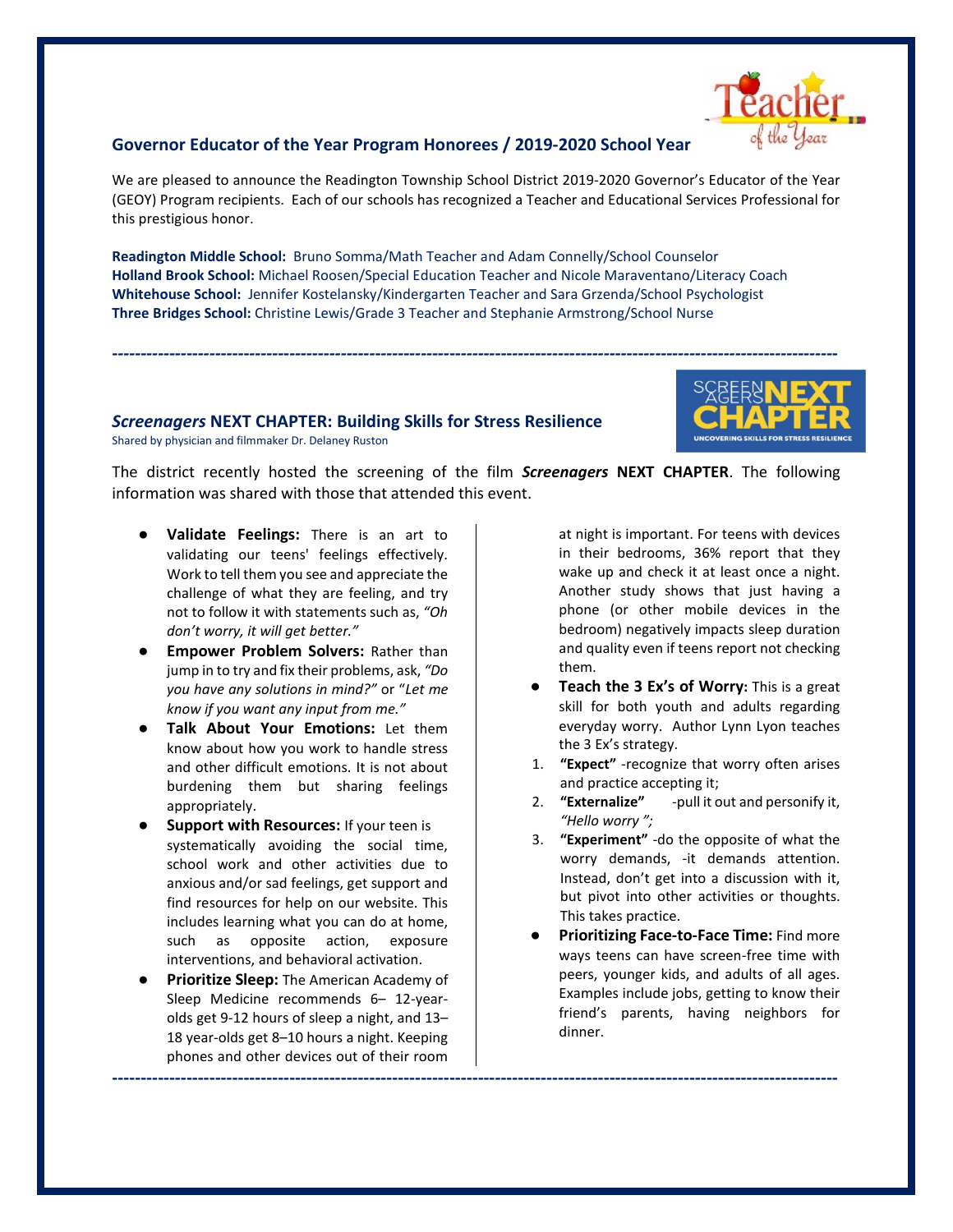# **Building Spotlight: Holland Brook School**



#### **Submitted by Principal, Mr. Paul Nigro**

**The Great Kindness Challenge (GKC)** is a proactive and positive bullying prevention initiative that improves school climate and increases student engagement. *The Great Kindness Challenge* is a oneweek event devoted to performing as many intentional acts of kindness as possible. The theme *Kindness Matters* gives students new ways to show kindness, not only this week but always.

During the week of January 27, Holland Brook School participated in *The Great Kindness Challenge*. The day kicked-off with a student leadership club led assembly and continued all week with daily spirit themes. Together with schools from around the world, HBS highlighted the importance of kindness and encouraged students to complete *The Great Kindness Challenge*. Parents were invited to participate as well by using *The Kindness Challenge Family Edition*. Click this link for more information on the [Family Checklist.](https://www.readington.k12.nj.us/cms/lib/NJ01000244/Centricity/Domain/240/Family%20Edition%20Checklist.pdf)

A key component of the challenge was to raise donations through *Kind Coins for Mexico*. Students were invited to contribute to this international fundraiser by bringing in coins to help build a new

school in Mexico. [Click Here](https://www.readington.k12.nj.us/cms/lib/NJ01000244/Centricity/Domain/240/Kind%20Coins%20for%20Mexico%20Parent%20Letter.pdf) for a letter describing how students were encouraged to "earn" the money for their donations through acts of service at home.

To promote school spirit, students were asked to participate in a "spirit themed" week. The events were as follows:

- **Monday, 1/27 - Wear Bright Colors - "Shine Bright with Kindness"**
- **Tuesday, 1/28 - Wear a Hat - "Hats Off for Kindness"**
- **Wednesday, 1/29 - Wear Crazy Hair - "Crazy for Kindness"**
- **Thursday, 1/30 - Wear Pajamas - "Dream of a World of Kindness"**
- **Friday, 1/31 - Wear Bobcat Spirit Wear or School Colors - "Kindness the Bobcat Way"**

Students have until March 1 to collect spare change at home or in their neighborhoods to support kids in Mexico. Thank you for helping create a culture of kindness and compassion in our community and beyond! For more information, please visit [www.greatkindnesschallenge.org](http://www.greatkindnesschallenge.org/)

**Photo #1 HBS Hats Off for Kindness Day/ In photo (left to right):** Sam Gauvin, Thomas Zenz, Mr. Paul Nigro, Antonella Falzarano, Shaelyn Vandermeyde, Abigail Sharon, and Chase Sherrod.

**Photo #2 Crazy for Kindness Day / In photo (left to right):** Luke Del Corso, Reagan O'Connell, Sadie Johnston, Myia Sanz, Laci Sova, Jackie Solimani, Ada Jackson, Sofia Trabilcy.

--------------------------------------------------------------------------------------------------------------------------------------------------------



*Photo #1 Photo #2*